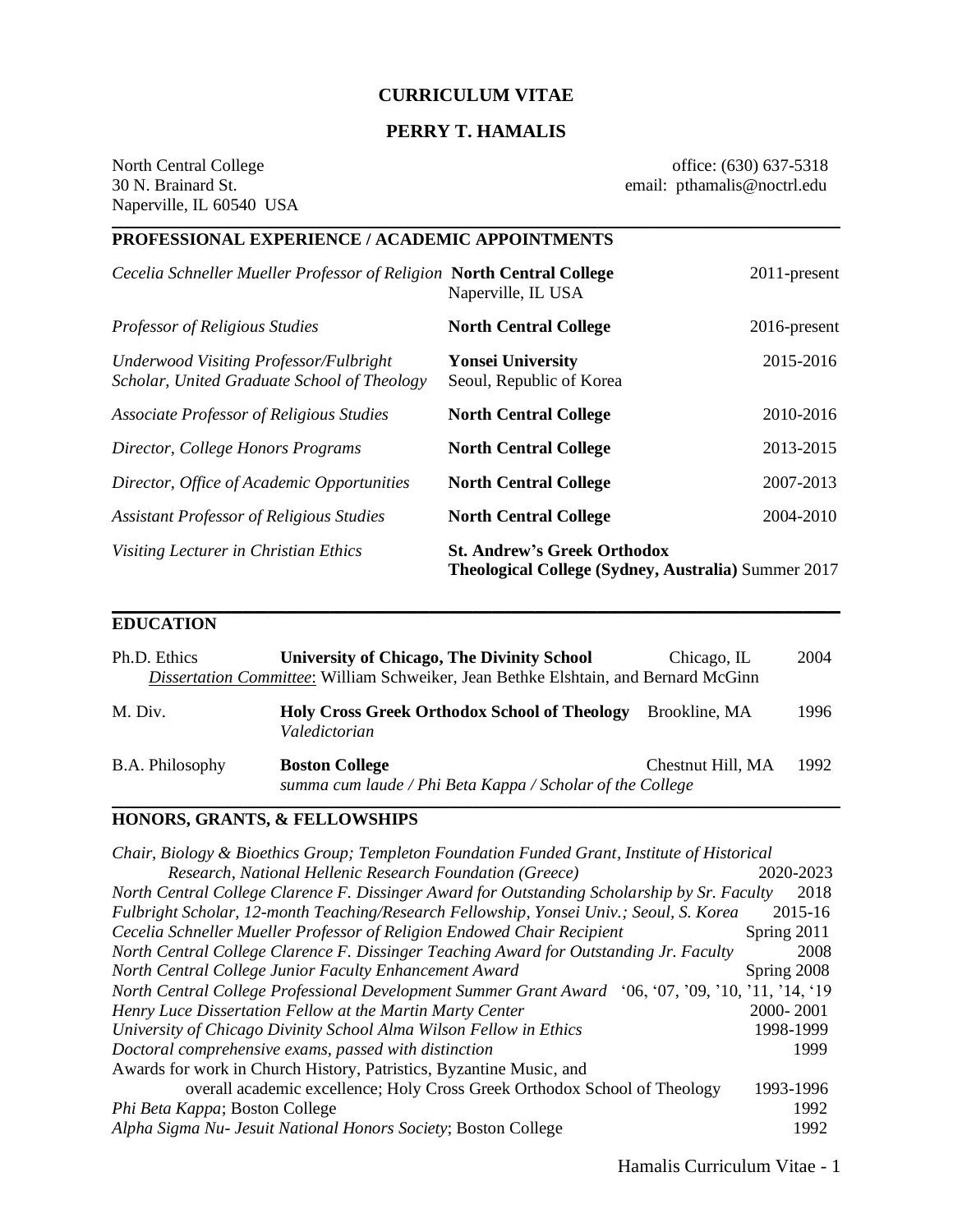### **AREAS OF RESEARCH & TEACHING**

Religious Ethics; Eastern Orthodox Christian Theology and Ethics; Politics and Religion; Professional/Applied Ethics; Comparative Ethics

**\_\_\_\_\_\_\_\_\_\_\_\_\_\_\_\_\_\_\_\_\_\_\_\_\_\_\_\_\_\_\_\_\_\_\_\_\_\_\_\_\_\_\_\_\_\_\_\_\_\_\_\_\_\_\_\_\_\_\_\_\_\_\_\_\_\_\_\_\_\_\_\_\_\_\_\_\_\_\_\_\_\_\_\_\_\_\_\_\_\_\_\_\_\_\_\_\_\_\_\_\_\_\_\_\_\_\_\_\_\_\_\_\_\_\_\_\_**

**\_\_\_\_\_\_\_\_\_\_\_\_\_\_\_\_\_\_\_\_\_\_\_\_\_\_\_\_\_\_\_\_\_\_\_\_\_\_\_\_\_\_\_\_\_\_\_\_\_\_\_\_\_\_\_\_\_\_\_\_\_\_\_\_\_\_\_\_\_\_\_\_\_\_\_\_\_\_\_\_\_\_\_\_\_\_\_\_\_\_\_\_\_\_\_\_\_\_\_\_\_\_\_\_\_\_\_\_\_\_\_\_\_\_\_\_\_**

### **ACADEMIC PUBLICATIONS**

#### **BOOKS:**

**In prep.** *Orthodoxy's Social Ethos: Critical Reflections on* For the Life of the World, ed. Perry Hamalis and Gayle Woloschak, *Studies in Christian Ethics* (special issue) 35:2 (May 2022).

**In prep.** *Why I am Eastern Orthodox*. Monograph under contract with InterVarsity Press. Expected publication 2022.

**Accepted.** *Formed by Death: Insights for Ethics from Eastern Orthodox Christianity.* Monograph with University of Notre Dame Press, (forthcoming 2022/2023).

*Orthodox Christian Perspectives on War*, ed. Perry T. Hamalis and Valerie A. Karras (Notre Dame, IN: University of Notre Dame Press, 2018).

*Modes of Godly Being: Reflections on the Virtues in Eastern Orthodox Christianity*, ed. Perry Hamalis and Aristotle Papanikolaou, *Studies in Christian Ethics* 26:3 (2013).

### **PEER-REVIEWED ARTICLES / BOOK CHAPTERS / ENCYCLOPEDIA CONTRIBUTIONS:**

**Accepted.** "The Ethics of Radical Life Extension: Protestant, Roman Catholic, and Eastern Orthodox Perspectives" co-authored with William Schweiker, Halle Hacker, and Myriam Renault (*Journal for the Society of Christian Ethics*).

**In Press.** "Isolation, Violence, Hope, & Communion: A Theological-Ethical Approach" in *Isolation, Violence, Hope & Communion*, ed. Philip Mamalakis (Sebastian Press, forthcoming 2021).

"Reclaiming the Virtue of Humility through a Child-Inclusive Lens" in *Child Theology: Diverse Methods and Global Perspectives*, ed. Marcia Bunge (Maryknoll, NY: Orbis Books, 2021): 150-171.

"Moral Discernment and Doubt in the Human Journey" *European Journal for Philosophy of Religion*  12 no. 4 (2020): 175-190.

"Love God, Love Thy Neighbor, Love the Trees: Environmental Justice in Orthodox Christianity (IN GREEK) Ἀγάπα τὸν Θεό, ἀγάπα τὸν πλησίον, ἀγάπα τὰ δέντρα: Ἡ περιβαλλοντικὴ δικαιοσύνη στὸν Ὀρθόδοξο Χριστιανισμό" *Synaxi* 154 (June 2020): 75-86. See [contents](https://www.synaxi.gr/archive/tefxos_154.php)

"Just Peacemaking and Christian Realism: Possibilities for Moving Beyond the Impasse in Orthodox Christian *War* Ethics" in *Orthodox Christian Perspectives on War*, ed. Perry Hamalis and Valerie Karras (Notre Dame: University of Notre Dame Press, 2018): 335-359.

"Democracy and the Dynamics of Death: Reflections on the Origin and Limits of Politics" in *Christianity, Democracy and the Shadow of Constantine*, ed. Aristotle Papanikolaou and George Demacopoulos (New York: Fordham University Press, 2017): 127- 154.

"Christian Education as a Way of Life: Lessons from Ancient Greek Philosophy for Promoting 'Christian Maturity'" *Journal of Christian Education and Information Technology* 29 (April 2016): 143-160.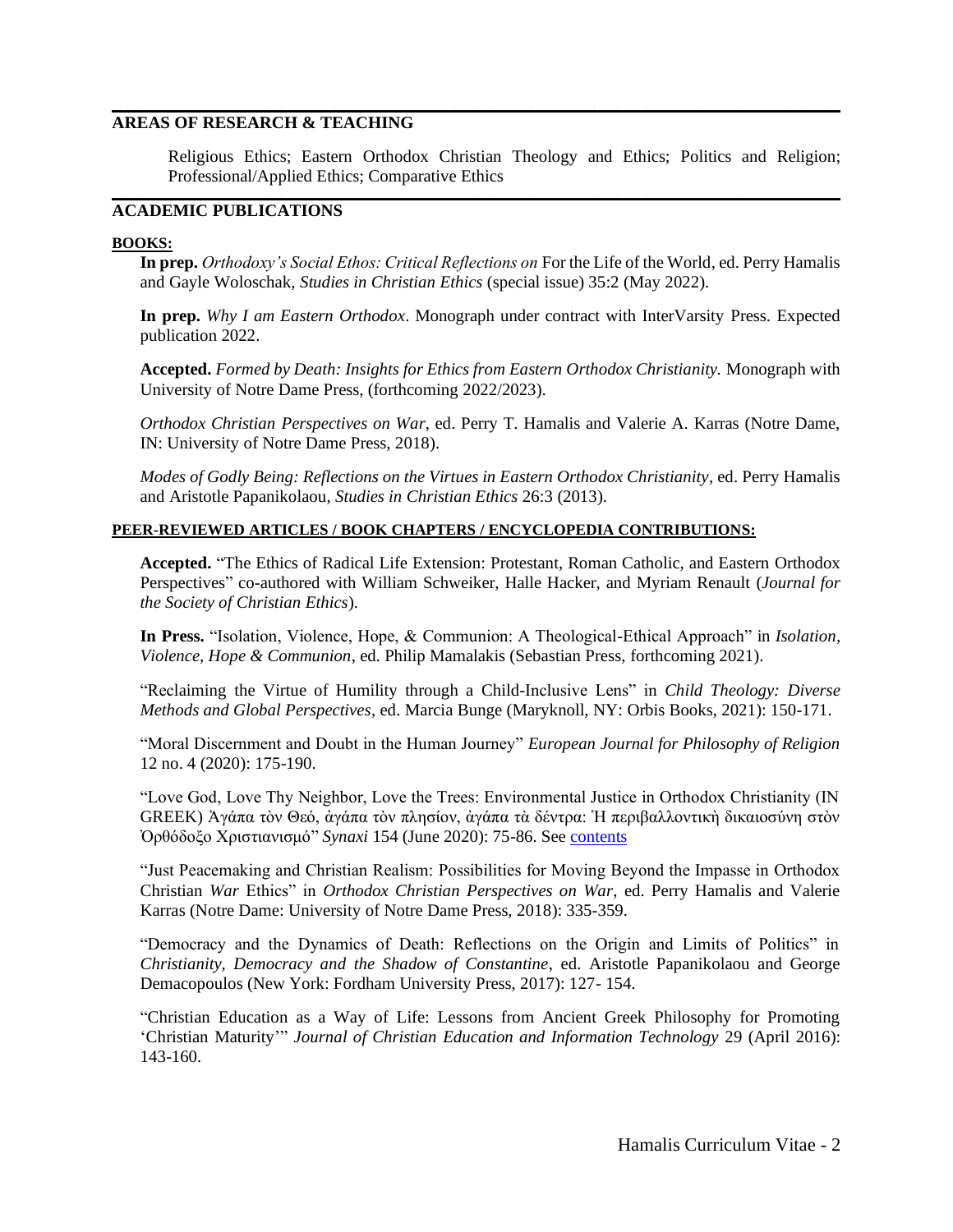"Some Reflections on the Document 'The Sacrament of Marriage and Its Impediments,'" co-authored with P. Viscuso, D. Heith-Stade, C. Nassis, A. Rentel, and C. Tsironis; peer-reviewed and posted on *Public Orthodoxy: Bridging the Ecclesial, the Academic and the Political*; 5/2016; accessible [here](https://publicorthodoxy.org/2016/05/03/reflections-on-the-document-the-sacrament-of-marriage-and-its-impediments/)

"Orthodoxy, Human Rights, and Secularization," co-authored with D. Džalto, E. Fokas, B. Gallaher, A. Papanikolaou, and G. Tucker; peer-reviewed and posted on *Public Orthodoxy: Bridging the Ecclesial, the Academic and the Political*; 4/2016; accessible [here](https://publicorthodoxy.org/2016/04/05/orthodoxy-human-rights-secularization/)

"Orthodox Perspectives on the Ecumenical Debate on Moral Discernment" in *Orthodox Handbook on Ecumenism – Resources for Theological Education*, ed. P. Kalaitzidis, T. FitzGerald, C. Hovuron, A. Pekridou, N. Asproulis, D. Werner, G Liagre (Oxford: Regnum Books International and Volos, Greece: Volos Academy Publications, 2014): 789-793.

"Contribution théologique et éthique de l'Archimandrite Sophrony aux questions environmentales," trans. [to French] by Sr. Magdalen (of Essex) *Buisson Ardent* 20 (2014): 45-54.

"Toward a Godly Mode of Being: Virtue as Embodied Deification," [co-authored with Aristotle Papanikolaou] *Studies in Christian Ethics* 26.3 (August 2013): 271-280.

"The Theological-Ethical Contributions of Archimandrite Sophrony (Sakharov) to Environmental Ethics" in *Toward an Ecology of Transfiguration: Orthodox Christian Perspectives on Environment, Nature, and Creation*, ed. J. Chryssavgis and Bruce Foltz (New York: Fordham University Press, 2013): 121-130.

"Eastern Orthodox Ethics" in *The International Encyclopedia of Ethics*, ed. Hugh LaFollette, (Malden and Oxford: Wiley-Blackwell, 2013): 1525-1535.

"Ethics" in *The Orthodox Christian World*, ed. Augustine Casiday (London and New York: Routledge, 2012): 419-431.

"Bioethics," "Death (and Funeral)," "Ethics," and "War" in *The Encyclopedia of Eastern Orthodox Christianity*, ed. John McGuckin (Malden and Oxford: Wiley-Blackwell, 2011).

"The Meaning and Place of Death in an Orthodox Ethical Framework" in *Thinking through Faith: Perspectives from Orthodox Christian Scholars*, ed. A. Papanikolaou and E. Prodromou (Crestwood, NY: St. Vladimir's Seminary Press, 2008): 183-217.

"Asceticism," "Eastern Orthodox Churches," "Public Theology," and "The Naked Public Square by Neuhaus" in *The Encyclopedia of American Religion and Politics*, ed. Paul A. Djupe and Laura R. Olson (New York: Facts on File, Inc., 2003).

#### **REVIEW ESSAYS / BOOK REVIEWS / LETTERS:**

Book Review. "*Russian Orthodoxy and the Russo-Japanese War* by Betsy Perabo" for The American Academy of Religion's website, *Reading Religion* (August 2018). Accessible [here](http://readingreligion.org/books/russian-orthodoxy-and-russo-japanese-war)

Letter to the Editor. "Troubled Theosis: A Response to Vigen Guroian's Review of *The Mystical as Political* by Aristotle Papanikolaou" in *First Things: A Monthly Journal of Religion and Public Life*  Issue 244 (Jun/Jul 2014).

Review Essay. "*The Horrors We Bless: Rethinking the Just-War Legacy* by Daniel C. Maguire" and "*War, Peace, and God: Rethinking the Just-War Tradition* by Gary M. Simpson" in *The Journal of the Society of Christian Ethics* 29:2 (Fall/Winter 2009)

Book Review. "*Wholeness of Faith and Life (Vols. 1-3)* by Stanley S. Harakas" in *The Journal of Religion* 81:1 (Jan 2001)

Book Review. "*The Fellowship of Life* by Joseph Woodill" in *The Journal of Religion* 80:1 (Jan 2000)

Hamalis Curriculum Vitae - 3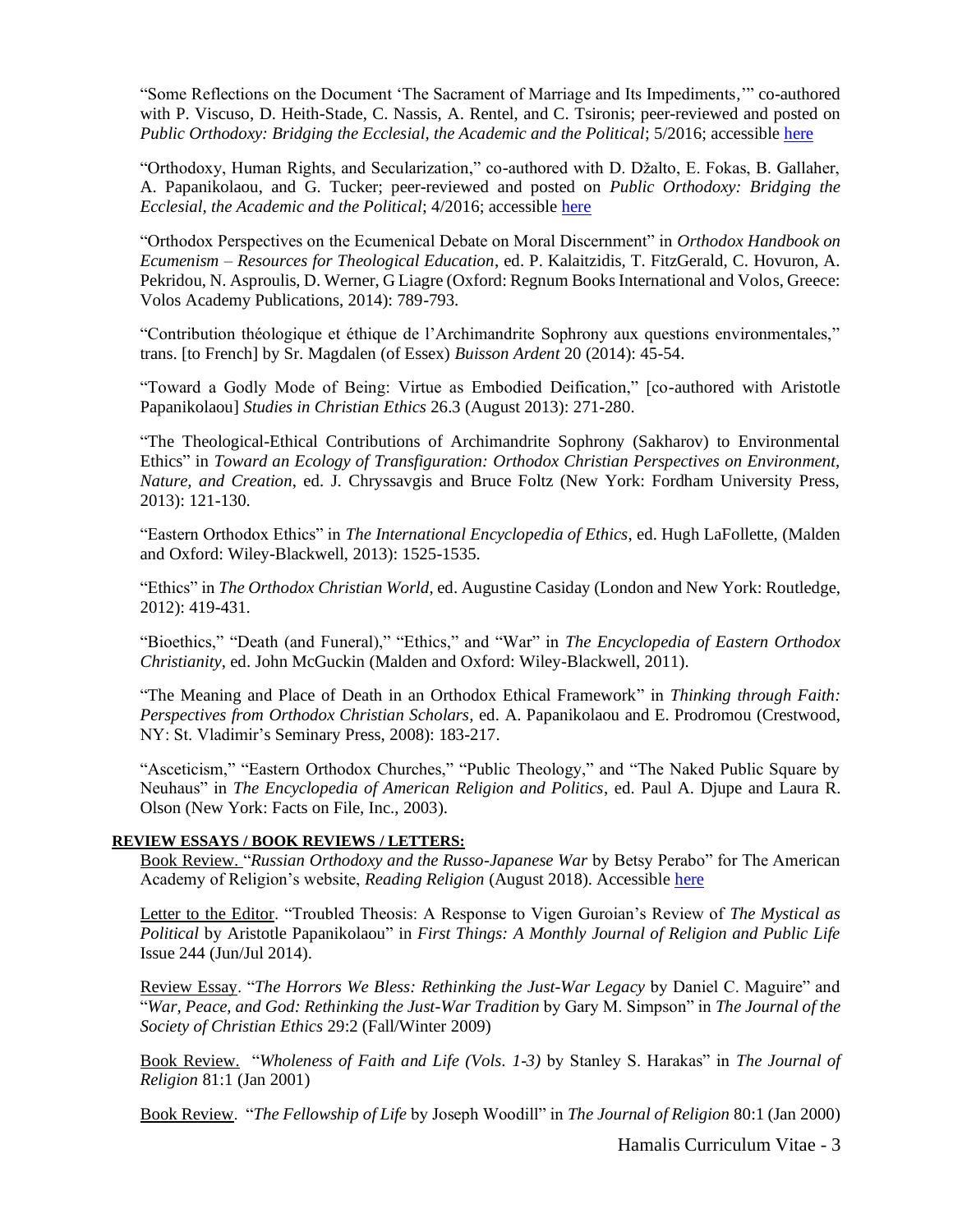Book Review. "*Ethics after Christendom* by Vigen Guroian" in *The Greek Orthodox Theological Review* 41:4 (1996).

**\_\_\_\_\_\_\_\_\_\_\_\_\_\_\_\_\_\_\_\_\_\_\_\_\_\_\_\_\_\_\_\_\_\_\_\_\_\_\_\_\_\_\_\_\_\_\_\_\_\_\_\_\_\_\_\_\_\_\_\_\_\_\_\_\_\_\_\_\_\_\_\_\_\_\_\_\_\_\_\_\_\_\_\_\_\_\_\_\_\_\_\_\_\_\_\_\_\_\_\_\_\_\_\_\_\_\_\_\_\_\_\_\_\_\_\_\_**

### **ACADEMIC PUBLICATIONS – Non-Peer Reviewed**

Commission member and contributor to *For the Life of the World: Toward a Social Ethos of the Orthodox Church*, ed. David Bentley Hart and John Chryssavgis (Brookline: Holy Cross Press, 2020). Accessible [here](https://www.goarch.org/social-ethos-preface)

"What has Korea to do with Ukraine? Russia's Tragic Assault on Korean Unity" in *The Ecumenical Patriarchate and Ukraine Autocephaly: Historical, Canonical, and Pastoral Perspectives*, ed. Evagelos Sotiropoulos (New York: Order of Saint Andrew the Apostle, 2019): 27-34. Accessible [here](https://www.archons.org/-/ebook-ecumenicalpatriarchate-ukraineautocephaly)

"Masters and Possessors of Nature and Death: An Orthodox Response to Descartes's Project" in *Proceedings of the International Symposium on Orthodox Christianity and Contemporary Problems: The Challenges of Technology* (2016):

"Friend or Enemy? The Nature and Meaning of Human Death" in *Proceedings of the International Symposium: 110 Years of Orthodoxy in Korea* (2010): 18-30.

"Proselytism in Russia: A Case Study & Commentary," *Study Paper #18 for Faith and Order Plenary Commission 2009* (Geneva: WCC, 2009).

"Peace and War in the Thought of St. John Chrysostom" in *Proceedings of the International Symposium, St. John Chrysostom Archbishop of Constantinople: 'Yesterday and Today.'* (Seoul, 2007): 73-81.

**\_\_\_\_\_\_\_\_\_\_\_\_\_\_\_\_\_\_\_\_\_\_\_\_\_\_\_\_\_\_\_\_\_\_\_\_\_\_\_\_\_\_\_\_\_\_\_\_\_\_\_\_\_\_\_\_\_\_\_\_\_\_\_\_\_\_\_\_\_\_\_\_\_\_\_\_\_\_\_\_\_\_\_\_\_\_\_\_\_\_\_\_\_\_\_\_\_\_\_\_\_\_\_\_\_\_\_\_\_\_\_\_\_\_\_\_\_**

# **CONFERENCE PRESENTATIONS, PANELS, & INVITED ACADEMIC LECTURES**

"The Problem of Death and the Challenge of Radical Life Extension: An Orthodox Response in the Theology of St Sophrony the Athonite" invited lecture for St. Andrew's Theological College, Sydney, Australia (online) 9/2021.

"*Ethical Leadership: An Orthodox Christian Approach*," invited lecture for 2021 Strategic Leadership and Transformative Action Conference (online); Fletcher School of Law and Diplomacy, Tufts University; 5/2021.

"Radical Life Extension: A Challenge for Christians" invited lecture for Duke Divinity School's *Theology, Medicine, and Culture Initiative*; (online) 3/2021.

"*The Ethics of Radical Life Extension: Protestant, Roman Catholic, and Eastern Orthodox Christian Perspectives*" panel paper accepted for presentation at 2021 Society of Christian Ethics Conference; Chicago; forthcoming 1/2021.

"*Ethical Leadership: An Orthodox Christian Approach*," invited lecture for 2020 Strategic Leadership and Transformative Action Conference; Fletcher School of Law and Diplomacy, Tufts University; 1/2020.

"*Plenary Address: Isolation, Violence, Hope, and Communion: A Theological-Ethical Approach*," invited Plenary Speaker for 2019 Annual Conference of the Orthodox Christian Association of Medicine, Psychology, and Religion (OCAMPR); Chicago, IL; 11/2019. Accessible [here](https://www.youtube.com/watch?time_continue=977&v=jTkTQQq_m64&feature=emb_logo)

"*Icons & Ecological Civilization: An Orthodox Christian Contribution*," invited paper for International Conference: 1<sup>st</sup> Yeoju Forum on Interfaith Dialogue and Ecological Civilization (Yeoju, Korea); 10/2019.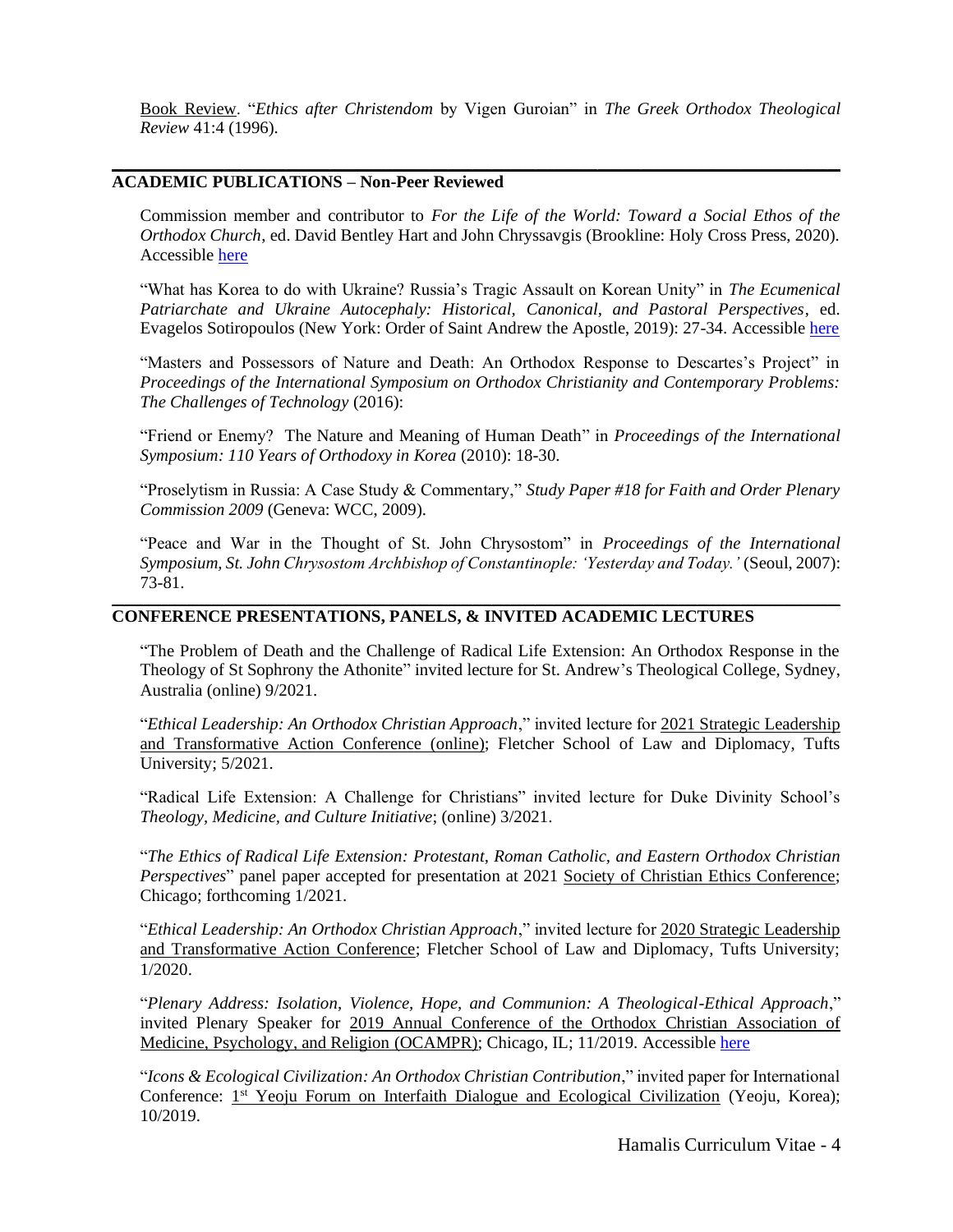"*The Role of Doubt in Moral Discernment*" paper presentation for Conference entitled, How Discernment between Good and Evil Shapes the Dynamics of the Human Journey, the 12<sup>th</sup> International Conference on Theological Anthropology in Ecumenical Perspective, co-hosted by Charles University Centre of Excellence (Prague, Czech Republic) and Monastery of Bose (Magnano, Italy); Magnano, Italy; 5/2019.

"Introducing Dr. David Bentley Hart," invited convener for Plenary Session, 2019 Society of Christian Ethics Annual Conference; Louisville, KY; 1/2019.

"*Love God, Love Thy Neighbor, Love the Trees: Environmental Justice in Orthodox Christianity*" paper presentation at International Symposium on Ecology, Theology, and Human Dignity; Metropolis of Korea; 12/2018.

"*How Can a Revived Male and Female Diaconate Build up the Body of Christ?*" panel paper delivered at The Call to Revive the Female Diaconate: 30 Years after Rhodes Conference; Glenview, IL 11/2018

"*A Response to Vigen Guroian's* The Orthodox Reality," panel paper delivered at 2018 Orthodox Theological Society in America (OTSA) Annual Conference; Brookline, MA; 10/2018.

"*What does it mean to be human?*" Invited lecture for Engaging Orthodoxy Lecture Series at North Park University; Chicago, IL; 10/2018 Accessible [here](https://www.youtube.com/watch?v=17CxPZ29EIE&feature=emb_logo)

"*Framing Modern Slavery*," invited panel paper delivered at International Conference entitled, Old Problems in the New World hosted by the Ecumenical Patriarchate and co-sponsored by Archdiocese of Buenos Aires and the Patriarch Athenagoras Orthodox Institute; Buenos Aires, Argentina; 5/2018.

"*Conquering Death through Radical Life Extension: A Challenge for and to Orthodox Christian Ethics*" paper presentation at Science and Orthodoxy around the World Conference; Athens, Greece; 2/2018.

"*A Future for 'Humility' in Christian Ethics? Insights from Child Theology and the Orthodox Tradition*" paper presentation at 2018 Society of Christian Ethics Conference; Portland, OR; 1/2018.

"*The Trinity and the City: Insights from Archimandrite Sophrony's Trinitarian Theology for Christian Community Development"* paper delivered at St. Andrew's 2<sup>nd</sup> Theology Symposium; St. Andrew's Greek Orthodox Theological College; Sydney, Australia; 9/2017.

"*Masters and Possessors of Nature and Death: An Orthodox Response to Descartes's Project*" paper delivered at the International Symposium on Orthodox Christianity and Contemporary Problems: The Challenges of Technology; Metropolis of Korea, Seoul, S. Korea; 11/2016. Video available [here](https://www.youtube.com/watch?v=9NeDG1yjE4Y)

"*Reason, Wisdom, and Beauty in St. John Climacus's* Ladder of Divine Ascent" lecture delivered at Lumen Christi Institute of the University of Chicago; Chicago, IL; 11/2016.

"*Reconfiguring Global Biblical Education: A Bold Vision of a Global Institute of Theology at Yonsei*" panel paper given at International Society of Biblical Literature Conference; Yonsei University, Seoul, S. Korea; 7/2016.

"*A Response to Anthony Curtis Adler's 'Truth and Entanglement: Toward Scientific Religion'*" panel paper given at Yonsei University Underwood International College – College of Theology Joint Conference; Yonsei University, Seoul, S. Korea; 5/2016.

"*Humility: Insights from Child Theology and Eastern Orthodox Christianity*," invited keynote speaker for The 34<sup>th</sup> Hoseo International Theological Education Colloquium; Hoseo University, Cheonan, S. Korea; 5/2016.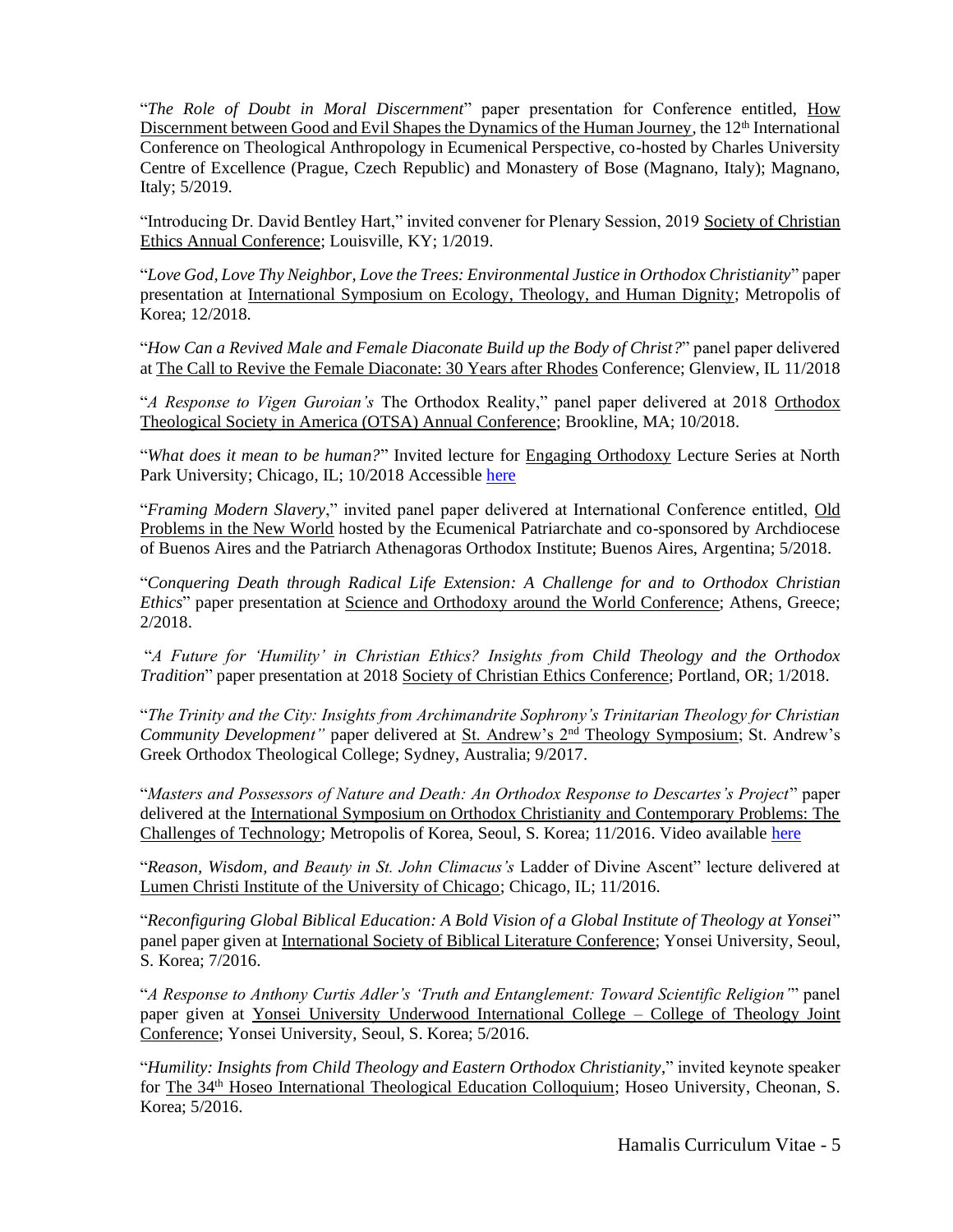"Keynote Address—*Peripatetic and Personal: Ancient Greek Philosophy as a Model for Christian Pedagogy*" invited keynote speaker 2016 KSCEIT (Korean Society for Christian Education & Information Technology) Annual Conference; Seoul, S. Korea; 2/2016.

"*The Impact of the WCC's 10th General Assembly upon Orthodox Public Theology in Korea*," public lecture given at Korean-American Educational Commission 'Fulbright Forums' Series; Seoul, S. Korea; 2/2016

"*Political Theology in Post-Communist Orthodoxy*" panel paper presentation at 2016 Society of Christian Ethics Conference; Toronto, Canada; 1/2016.

"*New Directions in Orthodox Thinking on War*," paper delivered at Orthodox Political Theology for the 21st Century Conference; Trinity College, University of Toronto; Toronto, Canada; 1/2016. Video available [here](https://www.youtube.com/watch?v=pyVxj7a1m8I)

"*The Promising Role of the Ecumenical Patriarchate in Sustaining Growth within Orthodox Missions,*" invited speaker and conference participant, Pre-Council Gathering of Orthodox Scholars at The Ecumenical Patriarchate of Constantinople (Istanbul, Turkey); 1/2016.

"*Martyrdom 3.0*" invited lecture as Fulbright Scholar, College of Theology at Yonsei University (Sinchon Campus); Seoul, S. Korea; 10/2015

"*Why do good questions matter?*" invited lecture at Yonsei University (Songdo International Campus); Songdo, S. Korea; 9/2015

"*What We Hold Central: An Interfaith Discussion of Religious and Moral Perspectives at the End of Life*," panel presentation for the Council of Religious Leaders of Metropolitan Chicago at Northwestern University (Lurie Baldwin Auditorium); Chicago, IL; 3/2015. Video available [here.](http://www.lifemattersmedia.org/2015/03/interfaith-panel-explores-end-of-life-care-beliefs/)

"*Toward the Great and Holy Council: Critical Perspectives from Scholars*" panel discussion participant at Fordham University's Center for Orthodox Christian Studies; New York, NY; 10/2014.

"*The SCE 2020 Future of Ethics Committee: A Conversation about Our Provisional Report"* Respondent, 2014 Annual Meeting of the Society of Christian Ethics; Seattle, WA; 1/2014.

"*Greek Philosophy as a Way of Life: Historical Shifts and Contemporary Implications*" public lecture delivered at meeting of Hellenic Link Midwest; Schiller Park, IL; 12/2013.

"*Orthodox Theology and the Global Demand for Justice and Peace*," panel presentation at the 10th General Assembly, World Council of Churches; Busan, S. Korea; 11/2013.

"*Democracy and the Dynamics of Death: Orthodox Reflections on the Origin and Limits of Politics*" paper delivered at 3<sup>rd</sup> Solon and Marianna Patterson Triennial Conference on Orthodox/Catholic Relations, Fordham University; New York, NY; 6/2013.

"*Virtue in Sacred Space*" public lecture delivered at North Central College for the annual Dr. Lora Tyson Memorial event. Naperville, IL; 1/2013.

"*Humbly Releasing the Vibrancy of a Tradition: Insights from Schweiker for Orthodox Christian Ethics*" paper delivered at 'Human, Truly Human': Theological Ethics and the Integrity of Life Conference honoring William Schweiker, University of Chicago; Chicago, IL; 11/2012.

"*How Has Religion Energized or Polarized Politics over the Past 50 Years?*" panel paper presented at First United Methodist Church panel discussion on "Religion & Politics"; Downers Grove, IL; 10/2012.

"*September 11th: Reconsidering Fears and Remembrances of Death*" paper delivered at A Promising Start: Faculty Scholarship Conference, North Central College; Naperville, IL; 9/2012.

Hamalis Curriculum Vitae - 6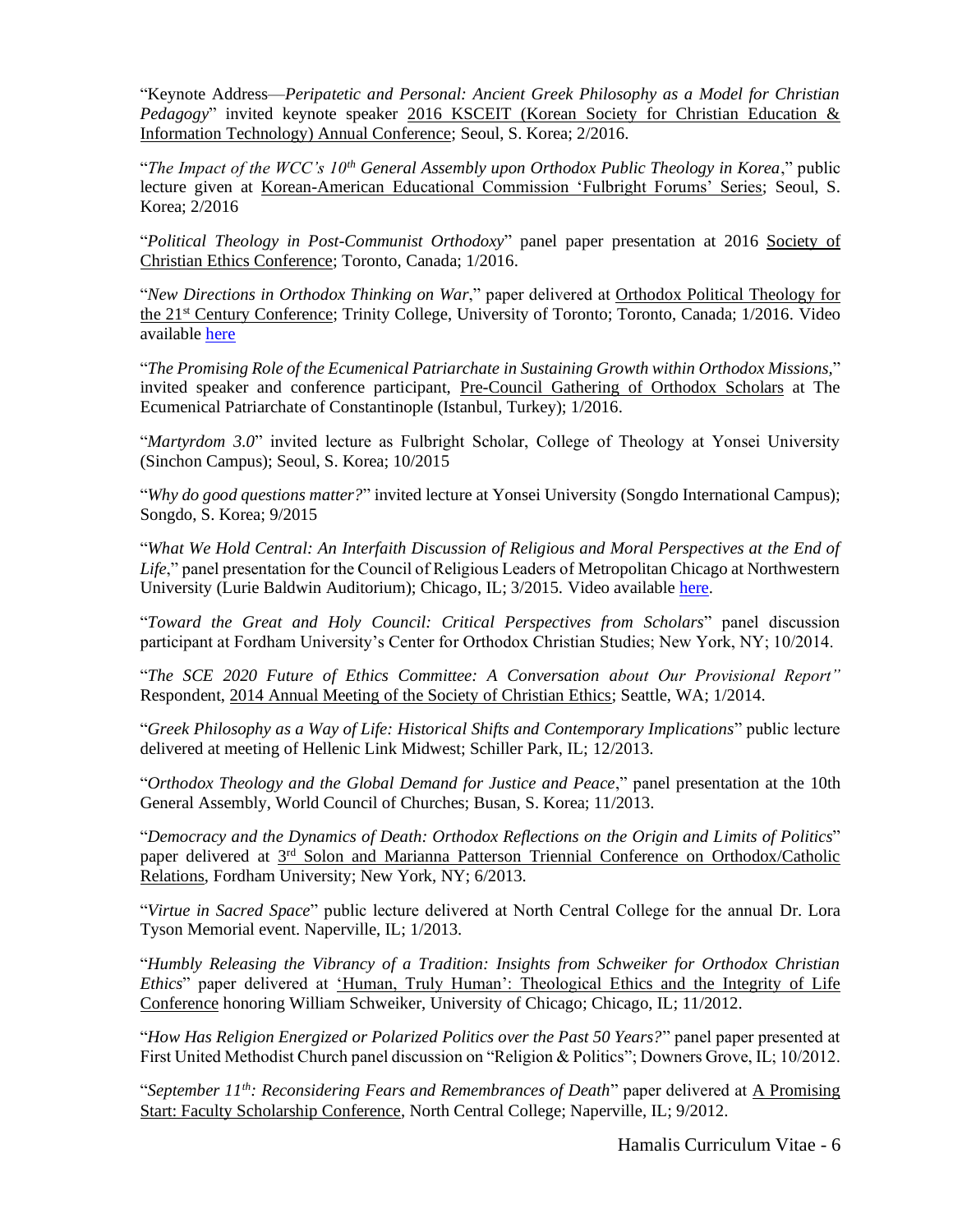"*A Life-giving Laundromat: The Dynamics of Cleansing, Death, and Resurrection in St. John Climacus's* Ladder of Divine Ascent" lecture delivered at Lumen Christi Institute of the University of Chicago; Chicago, IL; 5/2012

"*Just Peacemaking and Christian Realism: Possibilities for Moving beyond the Impasse in Orthodox Christian War Ethics*" paper delivered at Orthodox Theological Society of America Annual Conference; Boston, MA; 9/2011.

"*Umbrellas for Faith – A Christian Reflection*" talk delivered at Islamic Foundation (Villa Park, IL) for "Unifaith" organization; 5/2011

"*Constructing a Normative Orthodox Stance on War through an Analysis of the Roots of Violence*" paper delivered at War and Peace: An Orthodox-Catholic Conversation. The 2011 Huffington Ecumenical Symposium, Loyola Marymount University; Los Angeles, CA; 3/2011.

"*The Politics of Personhood: Orthodox Christian Thoughts on Global Citizenship*" public lecture delivered at Fairfield University; Fairfield, CT; 3/2011.

"*Insights on Environmental Ethics from St. Silouan and Fr. Sophrony*" at St. Catherine's Institute for Orthodox Christian Studies (Bonn Chapel, University of Chicago); 11/2010

*"Friend or Enemy? The Nature and Meaning of Human Death*" paper delivered at International Symposium: 110 Years of Orthodoxy in Korea; Seoul, Korea; 5/2010.

"*Two Keys: Reflections on 'Today You Will Be with Me in Paradise*" panel presentation for broadcasted performance of Franz Joseph Haydn's *The Seven Last Words of Christ* at St. James Cathedral; Chicago, IL; 3/2010

"Last Lecture" selected by North Central College's Student Government Association to deliver the annual "last lecture" before the entire student body; 5/2009.

"*Advocating within the Boundaries of Legal Ethics*," lecture delivered to DuPage County Bar Association CLE Program; 2/2009.

"*American Orthodox Ethics in Western Public Life: Human Rights, Reconciliation, and War*" panel paper presented at 2009 Society of Christian Ethics Conference; Chicago, IL; 1/2009.

"*The Predicament of the Person: Fr. Sophrony Sakharov's Distinctive Diagnosis of the Postlapsarian Human Condition*" paper delivered at 2008 Orthodox Theological Society of America Conference/Annual Meeting; Chicago, IL; 6/2008.

"*Peace and War in the Thought of St. John Chrysostom*" paper delivered at International Symposium, St. John Chrysostom Archbishop of Constantinople: 'Yesterday and Today;' Seoul, Korea; 11/2007.

"*The Theological-Ethical Contributions of Archimandrite Sophrony (Sakharov) to Environmental Ethics*" paper delivered at International Conference on Orthodoxy and the Environment; Dunlop, CA; 10/2007.

"*Ethics and Values in Higher Education*" panel presentation at North Central College's Faculty Forum on Leadership, Ethics, and Values; 10/2006

"*The Meaning and Place of Death in an Orthodox Ethical Framework*" paper delivered at LOGOS Colloquium of Eastern Orthodox Scholars; Boston, MA; 3/2006

"*Relating Religion and Politics: Possibilities, Problems, and the Prudence of Limits*" panel presentation at North Central College's Faculty Forum on "Religion and Political Discourse"; 2/2006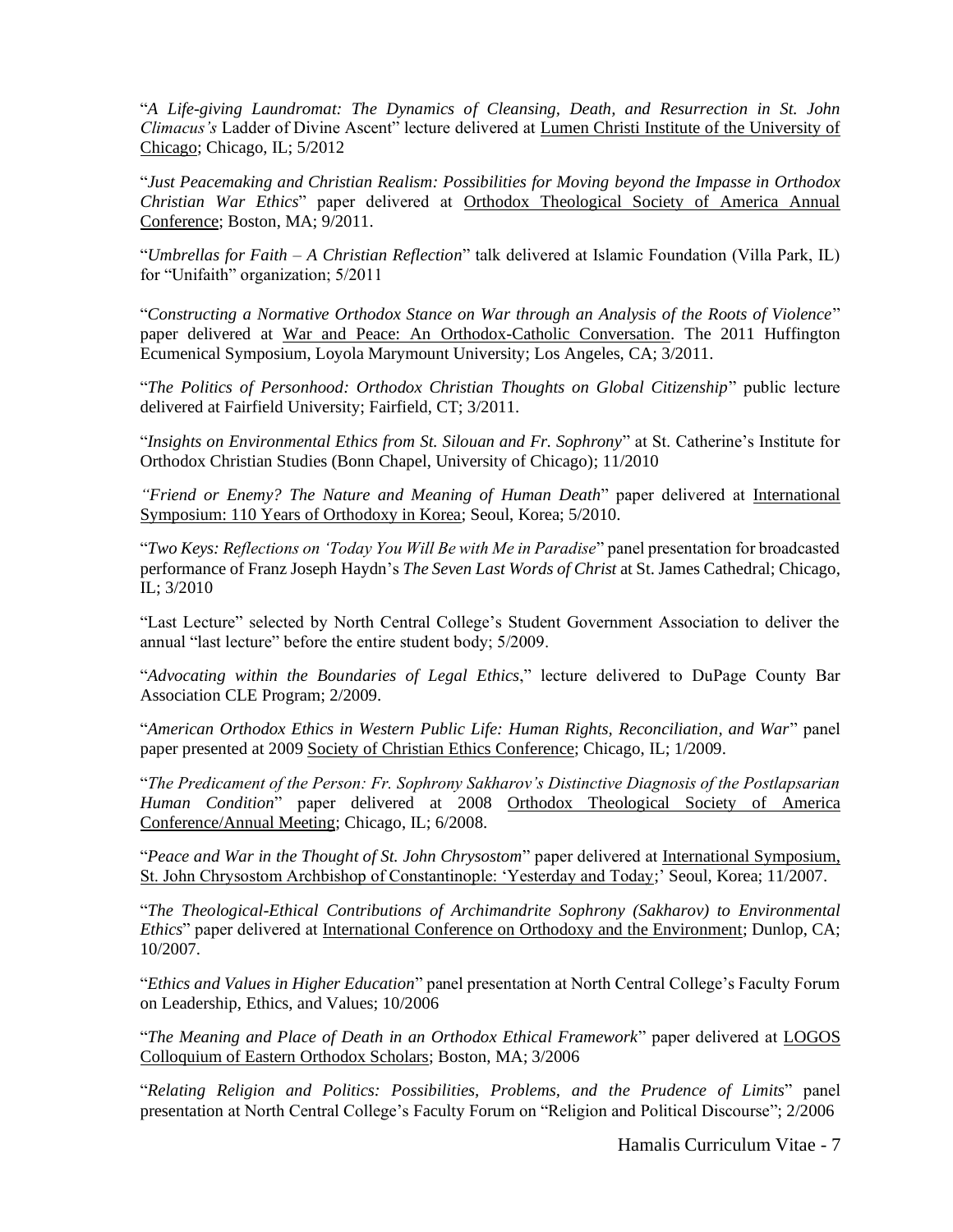"*September 11th: An Interpretation and Critical Assessment through the Lens of Fears of Death"* paper delivered at 2005 San Diego Philosophical Society annual conference; 5/2005.

"*The Resurrection of the Person according to Fr. Sophrony Sakharov*" paper delivered at A Culture of Life Conference. University of Notre Dame; 11/2001.

"*Living the Resurrection by Dying Daily: The Eastern Christian Teaching on Remembrance of Death in the Writings of Fr. Sophrony Sakharov*" given at The Late Antique and Byzantine Studies Workshop, The University of Chicago; 11/1998.

"*George Kateb's* Notes on Pluralism" response paper given at Political Theory in the Divinity School Lecture Series. The University of Chicago; 3/1998.

**\_\_\_\_\_\_\_\_\_\_\_\_\_\_\_\_\_\_\_\_\_\_\_\_\_\_\_\_\_\_\_\_\_\_\_\_\_\_\_\_\_\_\_\_\_\_\_\_\_\_\_\_\_\_\_\_\_\_\_\_\_\_\_\_\_\_\_\_\_\_\_\_\_\_\_\_\_\_\_\_\_\_\_\_\_\_\_\_\_\_\_\_\_\_\_\_\_\_\_\_\_\_\_\_\_\_\_\_\_\_\_\_\_\_\_\_\_**

# **MASS MEDIA CONTRIBUTIONS**

"Interview: Orthodoxy and the Reality of War in *For the Life of the World*" Orthodox Christian Network (OCN); 12/10/2020.

"Interview: Violence, War, and Military Service in *For the Life of the World*" Greek Orthodox Metropolis of Chicago "Facebook Live"; 5/13/2020.

[https://www.facebook.com/MetropolisofChicago/videos/847748282380333/?\\_\\_so\\_\\_=channe](https://www.facebook.com/MetropolisofChicago/videos/847748282380333/?__so__=channel_tab&__rv__=all_videos_card) l tab $\&$ rv =all videos card

"Interview: The Meaning of the Bridegroom & Holy Week" Greek Orthodox Metropolis of Chicago "Facebook Live"; 4/15/2020.

"Interview: The World Day of Prayer for the Care of Creation" *Catholic Chicago (WNDZ 750 AM)*; 8/26/2019.

"Interview: Dn. Perry Hamalis and the Upcoming 2019 OCAMPR Conference" *Ancient Faith Radio* [https://www.ancientfaith.com/podcasts/features/dn\\_perry\\_hamalis\\_and\\_the\\_upcoming\\_ocampr\\_conf](https://www.ancientfaith.com/podcasts/features/dn_perry_hamalis_and_the_upcoming_ocampr_conference) [erence;](https://www.ancientfaith.com/podcasts/features/dn_perry_hamalis_and_the_upcoming_ocampr_conference) 9/2019.

"Lent as Liberation" blog post on *Public Orthodoxy: Bridging the Ecclesial, the Academic, and the Political* (Fordham University)<https://publicorthodoxy.org/2019/04/22/lent-as-liberation/> ; 4/2019.

"Korea: Facing another threat…" blog post on *Public Orthodoxy: Bridging the Ecclesial, the Academic, and the Political* (Fordham University).<https://publicorthodoxy.org/2017/08/30/korea-another-threat/> ; 8/2017.

"*Two Keys: Reflections on 'Today You Will Be with Me in Paradise*" panel presentation for live performance of Franz Joseph Haydn's *The Seven Last Words of Christ* at St. James Cathedral, broadcasted by WFMT Chicago (98.7); Chicago, IL; 3/2010.

"The Meaning of Lent" interviewed for NCTV (Naperville Community Television); 2/2010.

"Distinctly Orthodox: Five Dimensions that Distinguish Orthodoxy from Other Faiths." GreekCircle 7:3 (Winter 2007): 11-13.

"Is God Pro-War?" panelist on TLN's national cable television program *Ask God*, episode #6; taped 9/2007, first aired 10/2007.

# **GRADUATE AND HONORS THESES SUPERVISED**

Michael Longworth, "Christian Responses to Immigration Policy in the U.S."; Honors Thesis; North Central College, 2021.

**\_\_\_\_\_\_\_\_\_\_\_\_\_\_\_\_\_\_\_\_\_\_\_\_\_\_\_\_\_\_\_\_\_\_\_\_\_\_\_\_\_\_\_\_\_\_\_\_\_\_\_\_\_\_\_\_\_\_\_\_\_\_\_\_\_\_\_\_\_\_\_\_\_\_\_\_\_\_\_\_\_\_\_\_\_\_\_\_\_\_\_\_\_\_\_\_\_\_\_\_\_\_\_\_\_\_\_\_\_\_\_\_\_\_\_\_\_**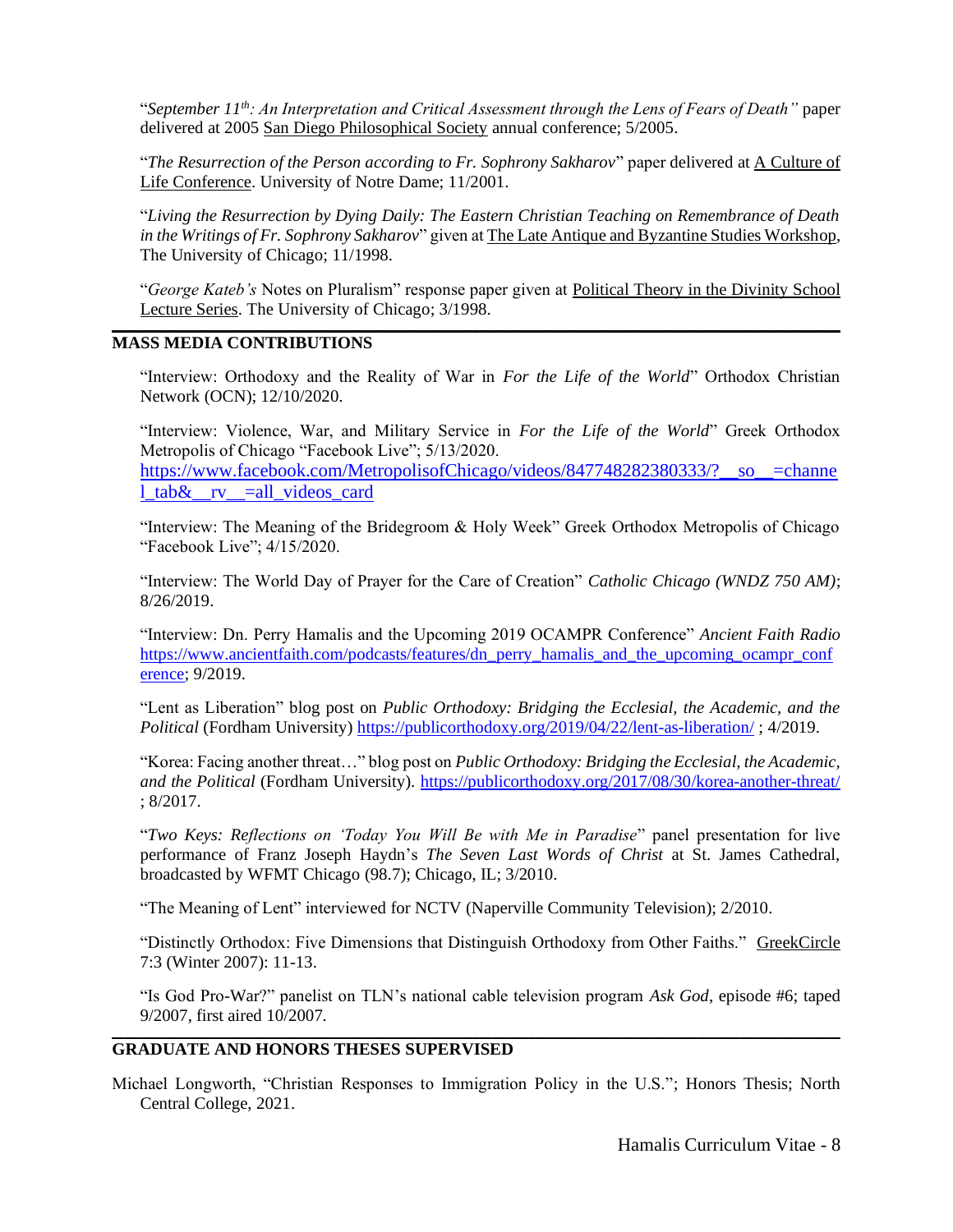Kaylee Lessen, "Millennials: Matter of Life and Death"; Honors Thesis; North Central College, 2019.

- Thomas Smith, "Death and the Afterlife: A Brief Study on Personal and Institutional Beliefs"; Honors Thesis; North Central College, 2019.
- Ann Kuehn, "Sloth in Marriage: Understanding the Challenges of Acedia (Sloth) through the Lens of Early Christian Monasticism"; Honors Thesis; North Central College; 2017.
- John Vikram, "Significant Changes in the Idea of Christian Martyrdom with a Special Emphasis upon Modern Martyrdom: Its Implications for Analysis of Dalit Martyrdom in the Indian Context"; Th.M. Thesis; Yonsei University, Global Institute of Theology; 2016.
- Gilbert Esambe, "A Theological Reflection on the Church's Engagement in Rising Crises within the Cameroonian Society"; Th.M. Thesis; Yonsei University, Global Institute of Theology; 2016.
- Adam Sehr, "Entertaining Education: How Infotainment Has Aided the General Knowledge of Politics for Young Adults" Honors Thesis; North Central College; 2016.
- Tyler Ward, "A Fellowship Band Model for Contemporary Wesleyan Traditions in the United States" Honors Thesis; North Central College; 2015. **\_\_\_\_\_\_\_\_\_\_\_\_\_\_\_\_\_\_\_\_\_\_\_\_\_\_\_\_\_\_\_\_\_\_\_\_\_\_\_\_\_\_\_\_\_\_\_\_\_\_\_\_\_\_\_\_\_\_\_\_\_\_\_\_\_\_\_\_\_\_\_\_\_\_\_\_\_\_\_\_\_\_\_\_\_\_\_\_\_\_\_\_\_\_\_\_\_\_\_\_\_\_\_\_\_\_\_\_\_\_\_\_\_\_\_\_\_**

# **ACADEMIC, ECCLESIASTICAL, AND COMMUNITY SERVICE**

### **North Central College – Major Leadership / Service to the College**

- *Director, College Honors Programs* After growing the Office of Academic Opportunities, the position was split between two directors, one of Undergraduate Research and the other of College Honors Programs. The latter includes leading and administering all aspects of the College Scholars Honors Program, serving as campus advisor for all Prestigious National Scholarships, and coordinating departmental and other honors societies; 6/2013-6/2015
- *Director, Office of Academic Opportunities* Oversaw the *College Scholars Honors Program*, the *Richter Grant for Undergraduate Research*, the *Student Conference Travel Fund*, the *Wingspread Fellowship Program*, and all *Prestigious National Scholarships Advising*); 6/2007- 6/2013.

In these two roles, highlighted responsibilities/accomplishments have included:

- *Spearheading an overhaul of the honors program, including new branding and marketing, a new recruiting and retention strategy, a new honors curriculum, and negotiating a new honors study abroad partnership.*
- *Growing the honors program membership from under 150 students in 2007 to 280 in Fall 2014*
- *Managing all aspects of the honors program's regular operations, including enrollment, budget proposals/reporting, assessment, student record-keeping, co-curricular event planning, course scheduling, and community relationships.*
- *Mentored students to successful national scholarship recognitions:*
	- o *8 Fulbright Scholarships (ETA and Research, 2009-2015)*
	- o *1 Soros fellowship (2013)*
	- o *1 National Science Foundation Graduate Fellowship (2010)*
	- o *2 Goldwater Scholars (2009, 2012)*
	- o *6 Goldwater Honorable Mentions (2008, 2009, 2011, 2014, 2015, 2015)*
	- o *2 Dunn Fellowships in the Office of the Governor of Illinois (2010, 2013)*
- *College of Arts & Sciences faculty representative*, Academic Programs Strategic Planning Task Force; 11/2020-present.
- *CAFÉ Associate 2020-21,* focusing on promoting prestigious awards and fellowships among faculty and staff. *CAFÉ (Center for the Advancement of Faculty Excellence)*. 2020-21.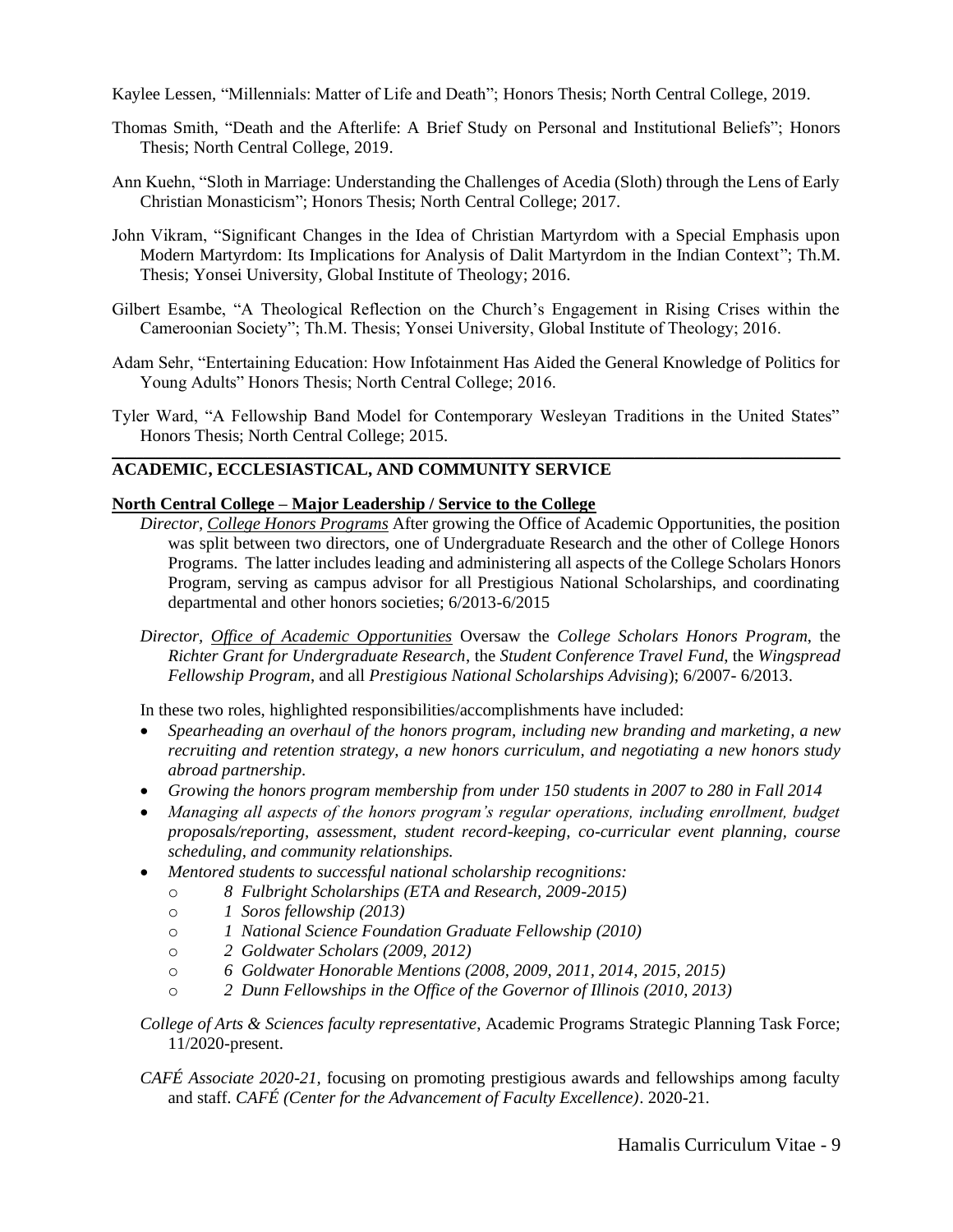*Member,* COVID-19 Institutional Response Team, Campus Facilities Team; Summer 2020.

*Chair,* HLC Accreditation Argument "Integrity" group; 2018-19.

*Member*, Selection Committee for Ruge Fellows Program; 2018.

*Member,* Dean of the College of Arts and Sciences Evaluation Committee; 2018.

*Member*, College-wide General Education Implementation Committee; 2017-18. College-wide General Education Task Force; 2016-17;

*Chair,* Search Committee for Tenure-Track Hire in Biblical Studies, Department of Religious Studies; 2016-17.

*Co-Chair, Strategic Plan 2012-2017 Committee*, "Programs" working Group; 2011-12.

*Co-Chair*, Recruitment of High-Achieving Minority Students Committee; 2011-12.

*Member,* College-wide Retention Committee; 2008-2010.

*Division Representative*, Faculty Professional Development Committee; 9/2006-6/2007.

*Member*, Strategic Plan 2007-2012 Committee, Teaching and Learning Group; 2006-7

*Member,* Phi Beta Kappa Chapter Application Steering Committee; 2006; 2009; 2012.

*Faculty Mentor,* Men's Soccer Team; 2005-2008.

*Faculty Advisor*, Honors Student Organization (student club); 2011-2015.

#### **World Council of Churches**

*Facilitator,* 2013 General Assembly of the World Council of Churches; Busan, S. Korea; 2013.

*Consultant,* WCC Faith and Order Plenary Commission Meeting; Hania, Crete; 2009.

*Consultant,* "Moral Discernment in the Churches Project," Faith and Order Commission, World Council of Churches; 2007-2012.

#### **Ecumenical Patriarchate**

*Consultant*, Ecumenical Patriarchate Social Teachings Document; 2017-2019.

*Member,* Order of St. Andrew the Apostle – Archons of the Ecumenical Patriarchate, *Ad Hoc*  Committee on Ukrainian Autocephaly; 2018- present.

*Delegate,* Delegation of the Ecumenical Patriarchate of the Eastern Orthodox Church to the 2013 General Assembly of the World Council of Churches; Busan, S. Korea; 2013.

#### **Hellenic College & Holy Cross Greek Orthodox School of Theology**

*Co-chair, Academic Affairs Committee of the Board of Trustees*; HCHC; 2012-2018.

*Trustee, Hellenic College & Holy Cross Greek Orthodox School of Theology* (HCHC); 2012-2018.

*Appointed Member, Search Committee for Dean of Holy Cross*; 2013-14.

#### **Society of Christian Ethics**

*Appointed member*, "2020 Committee of the Society of Christian Ethics"; 2012-2018

*Article Reviewer,* Journal of the Society of Christian Ethics; 2017-present.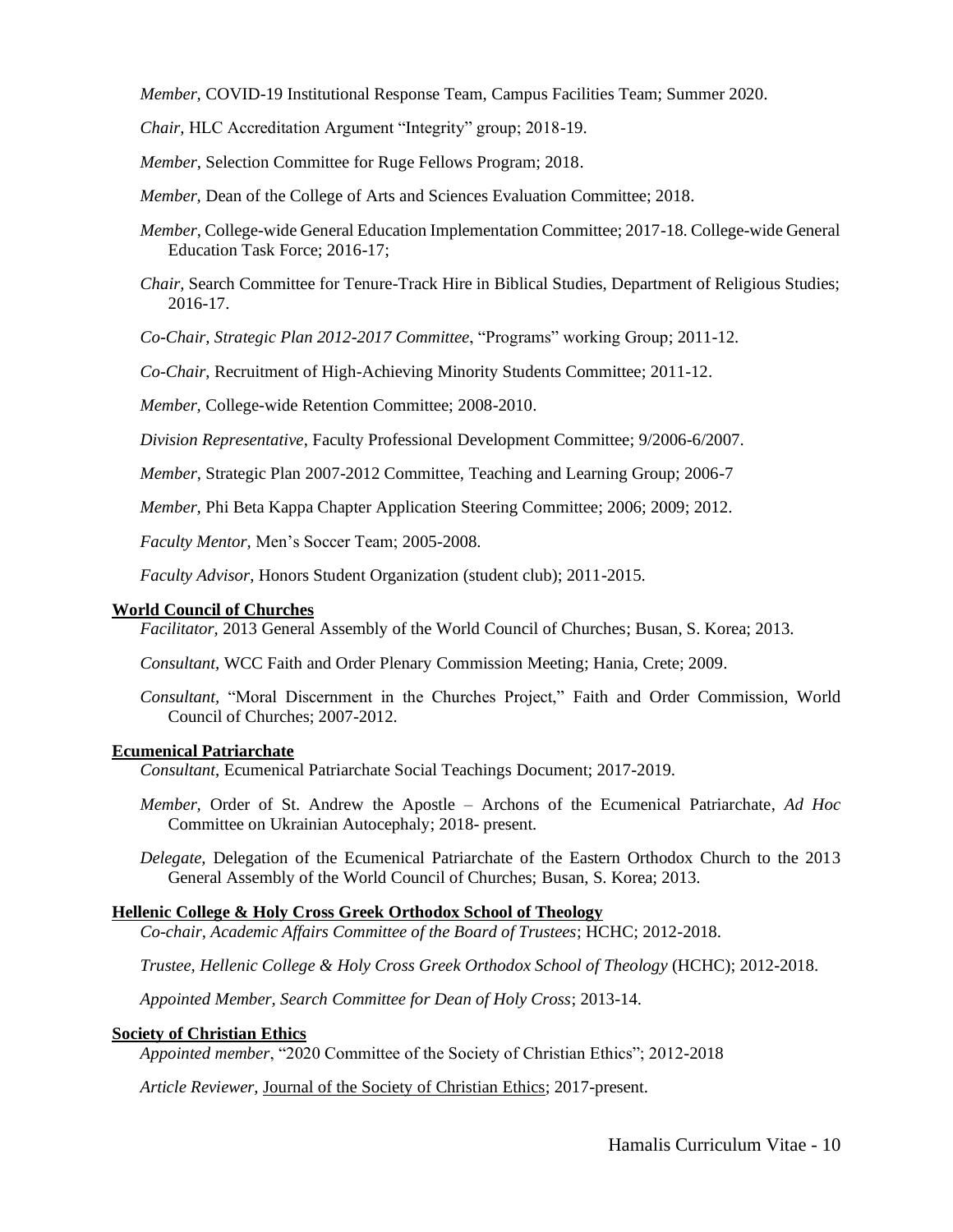### **Other Academic:**

*Article Reviewer,* Journal of Church and State; 2020-present.

*Manuscript Reviewer,* Rowman & Littlefield Press; 2019- present.

*Manuscript Reviewer,* Fordham University Press; 2019-present.

*Article Reviewer,* Journal of Orthodox Christian Studies (Fordham Univ. Press); 2019-present.

*International and Specialist Advisor*, Studies in Christian Ethics (U.K.); 2018-present.

*Article Reviewer,* The Journal of Religion (University of Chicago Press); 2005-present.

*Article Reviewer*, Studies in Christian Ethics (U.K.); 2012-present.

#### **Greek Orthodox Metropolis of Chicago:**

*Secretary,* Metropolis of Chicago Strategic Planning- Welcoming, Outreaching, and Evangelism Committee; 10/2018-2019.

*Appointed Member*, Metropolis of Chicago Strategic Planning Committee; 10/2018.

*Appointed Member,* Metropolis Council Advisory Board to His Eminence Metropolitan Nathanael (5/2018- 12/2019)

### **Other Ecclesiastical:**

*Lecturer,* "Introduction to Orthodox Theology," Lighthouse Summer Camp, Greek Orthodox Metropolis of Chicago (Carroll University, WI); 2021.

*Advisory Board Member,* St. Phoebe Center for the Deaconess; 2019-present.

- *Lecturer*, "Missions within Orthodoxy," CrossRoad Summer Institute (North Park Univ.; Chicago 2018, 2019.
- *Staff member*, Summer English Language Camp of the Metropolis of Korea; 2013, 2015, 2016, 2017.

*Staff member*, All Saints Greek Orthodox Camp, Seattle, WA; 7/2012.

*Appointed Representative of the Greek Orthodox Archdiocese of America* to the *Social and Moral Issues Commission of SCOBA (Standing Conference of Canonical Orthodox Bishops in the Americas)*; 2005-2010.

### **COMMUNITY PRESENTATIONS AND PANELS**

"Discovering The Lord's Prayer" presented a 3-part adult education series; Holy Apostles Greek Orthodox Church (Westchester, IL); Discoveries in the Faith (Fall 2021).

**\_\_\_\_\_\_\_\_\_\_\_\_\_\_\_\_\_\_\_\_\_\_\_\_\_\_\_\_\_\_\_\_\_\_\_\_\_\_\_\_\_\_\_\_\_\_\_\_\_\_\_\_\_\_\_\_\_\_\_\_\_\_\_\_\_\_\_\_\_\_\_\_\_\_\_\_\_\_\_\_\_\_\_\_\_\_\_\_\_\_\_\_\_\_\_\_\_\_\_\_\_\_\_\_\_\_\_\_\_\_\_\_\_\_\_\_\_**

"Faith, Fear, and Freedom: Orthodox Life in the Midst of a Pandemic" invited retreat leader for Northeast American Diocese of the Malankara (Indian) Orthodox Church; online; 11/28/2020.

"Discovering 'Life': Metropolitan Nathanael of Chicago's 2020 Archpastoral Teaching on Life" presented a 3-part adult education series; Holy Apostles Greek Orthodox Church (Westchester, IL); Discoveries in the Faith (Fall 2020).

"Care for the Environment in Orthodoxy" Workshop leader for 2020 YAL Conference, Metropolis of Chicago; 2/2020.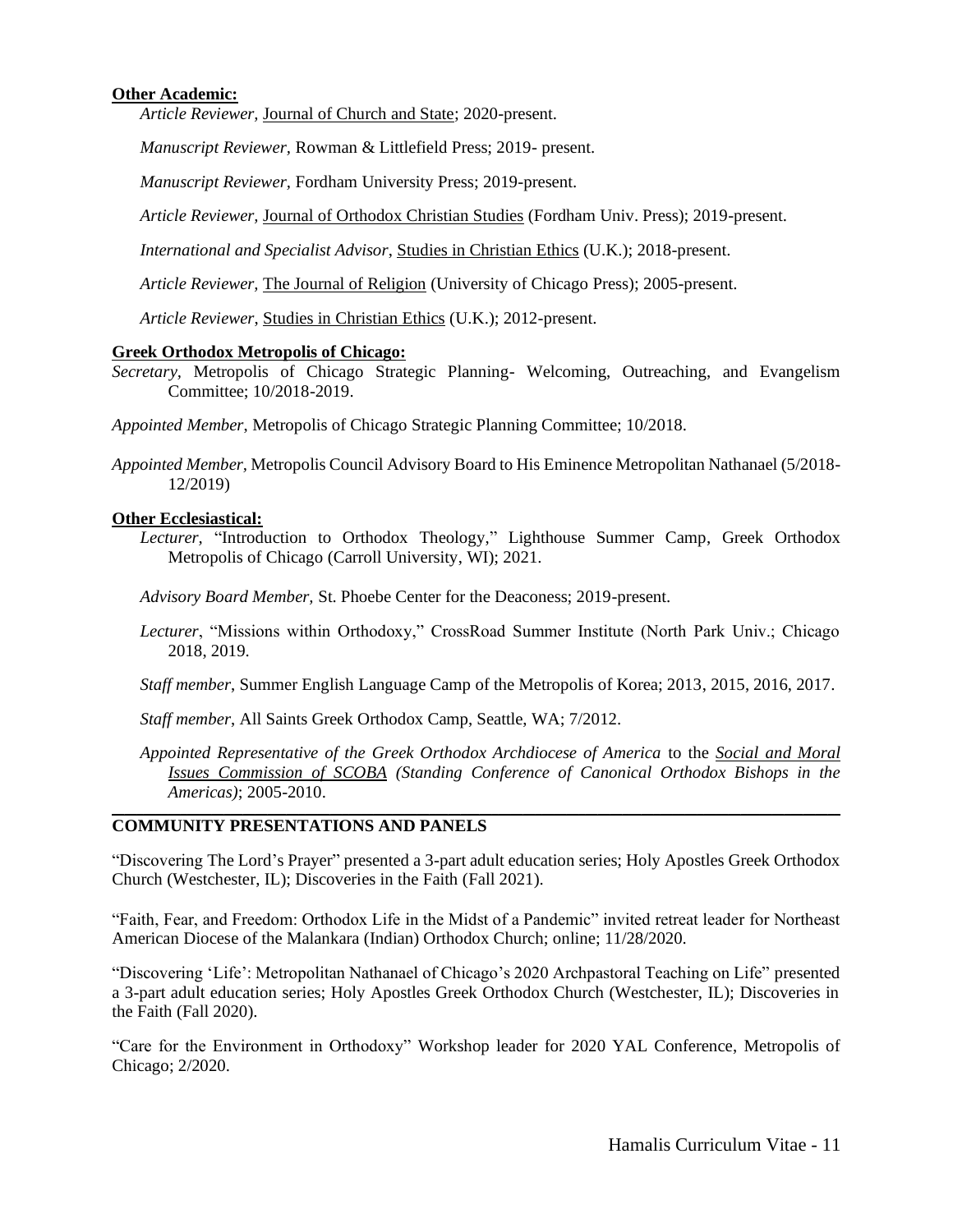"Discovering 'Prayer': Metropolitan Anthony Bloom's *Beginning to Pray*" presented a 3-part adult education series; Holy Apostles Greek Orthodox Church (Westchester, IL); Discoveries in the Faith (Winter 2020).

"Discovering 'Mercy': Metropolitan Nathanael of Chicago's 2019 Archpastoral Teaching on Mercy" presented a 3-part adult education series; Holy Apostles Greek Orthodox Church (Westchester, IL); Discoveries in the Faith (Fall 2019).

"On Phones & Friends: Orthodox Insights for Spiritual Health & Growth" invited retreat leader for Koinonia Men's Retreat; Ascension of our Lord Greek Orthodox Church (Lincolnshire, IL); 10/2019.

"Love God, Love Thy Neighbor, Love the Trees: Orthodox Reflections on Ecology, Theology, and Human Dignity" invited lecture for 5<sup>th</sup> Annual World Day of Prayer for the Care of Creation given at Our Lady of Perpetual Help Catholic Church (Glenview, IL); 9/2019.

"Lent as Liberation" Retreat Master for National Archon Lenten Retreat, hosted by Dormition of the Virgin Mary Greek Orthodox Church; Southampton, NY; 4/2019.

"Communing with the Saints: St. Mary of Egypt" invited Lenten lecture given at Holy Apostles Greek Orthodox Church; Westchester, IL; 4/2019.

"Lent as Freedom" invited Lenten lecture given at Annunciation Greek Orthodox Church; Memphis, TN; 3/2019.

"From False Freedom to True Freedom" Retreat Master for Metropolis of Chicago Family Synaxis Annual Men's Retreat; Kansasville, WI; 2/2019.

"The Philanthropic Core of the Diaconate" invited presentation given at Greek Orthodox Archdiocese of America National Deacons' Retreat hosted by the Greek Orthodox Metropolis of Chicago; Chicago, IL; 2/2019.

"Sickness, Aging, and Death: Views from Orthodoxy and Transhumanism" invited lecture given at St. Basil's Greek Orthodox Church; Chicago, IL; 11/2018

"Screens, Technology, and the Passions" Retreat Master for Minneapolis-St. Paul Pan-Orthodox "Family Camp"; Minneapolis, MN; 10/2018

"Forgive us, as we Forgive" invited Lenten lecture given at Assumption Greek Orthodox Church; Chicago, IL; 3/2018.

"The Theotokos as Model of Prayer" invited Lenten lecture given at St. Sophia Greek Orthodox Church; Elgin, IL; 3/2018.

"Communing with the Saints: St. Porphyrios" invited Lenten lecture given at Holy Apostles Greek Orthodox Church; Westchester, IL; 3/2018.

"Lessons from Pan-Orthodoxy in Korea" Keynote address given at St. Mary's OCA Cathedral, Minneapolis, MN; 2/2018.

"How do you understand death?" invited presentation given to Young Adult League of the Greek Orthodox Metropolis of Chicago "Theology on Tap" series; 2/2018.

"Parenting University: Orthodoxy & Science" panel discussion hosted by Greek Orthodox Metropolis of Chicago at Holy Apostles Church; Westchester, IL; 11/2017.

"The Temptation toward Sloth in Marriage" invited Lecture given at family Christmas retreat; St. Demetrios Greek Orthodox Church; 11/2017.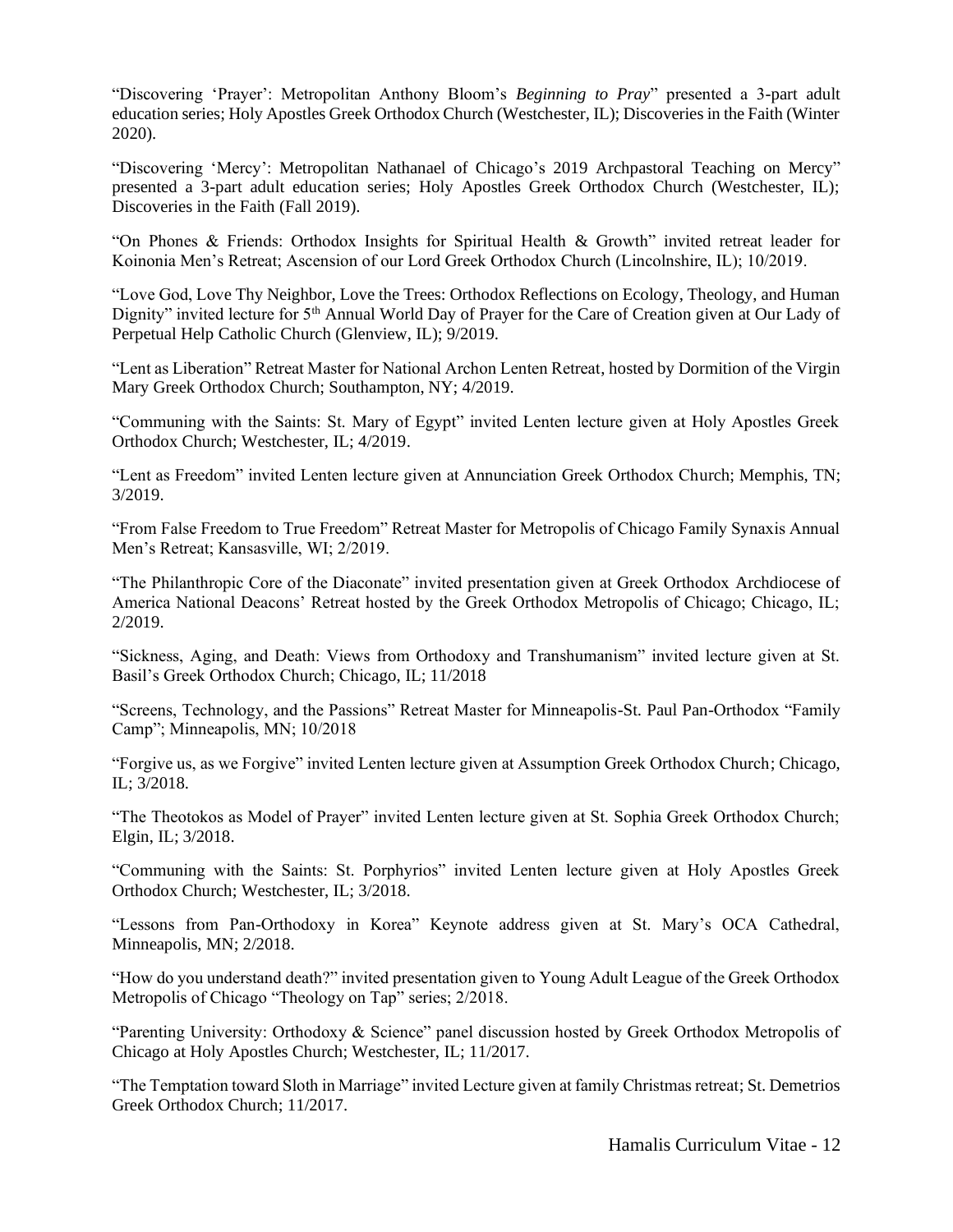"Distinctly Orthodox" invited lecture given at Monarch Landing retirement community; Naperville, IL; 10/2017.

"Making Soup: Light and Truth" *Lux Veritas* address to new North Central College students; Naperville, IL; 9/2017.

"Lessons from a Fulbright Year in Korea" presentation given to North Central's College Scholars Honors Program; Naperville, IL; 4/2017.

"Communing with the Saints: St. Silouan of Athos" invited Lenten lecture given at Holy Apostles Greek Orthodox Church; Westchester, IL; 3/2017.

"Orthodoxy in Korea" invited Lenten lecture given at Sts. Peter & Paul Greek Orthodox Church; Glenview, IL; 3/2017.

"Communing with the Saints: St. Maria of Paris" invited Lenten lecture given at Holy Apostles Greek Orthodox Church; Westchester, IL; 3/2017.

"The Promises & Perils of Technology: Orthodox Reflections for Teens & Adults" invited lecture given at St. John the Baptist Greek Orthodox Church, DesPlaines, IL; 2/2017.

"St. Maria Skobstova: The message of her life and teachings" Syndesmos Retreat of the Orthodox Metropolis of Korea; Chuncheong, Republic of Korea; 7/2016.

"Living the Resurrection after Easter" invited homily at Luce Chapel of Yonsei University; Seoul, Republic of Korea; 4/ 2016.

"Beauty in Byzantium," invited presenter at Yongsan International School of Seoul; Annual Religious Pluralism Retreat, Seoul, S. Korea; 1/2016.

"Communion as Communication" lecture and retreat facilitator at Metropolis of Korea Family Retreat, Chuncheon, S. Korea; 11/2015.

"Iconography and The Bible," lecture given at Incheon Clergy Association, Incheon, S. Korea; 10/2015

"Philanthropos & Philanthropia," Keynote speech given at Metropolis of Chicago Family Synaxis Retreat, Palatine, IL; 3/2015

"Keynote Address: Hellenic Learning, Democracy, and the Liberal Arts" lecture given at 2015 Greek Orthodox Metropolis of Chicago Annual Hellenic Letters Celebration, Niles, IL; 1/2015

"Lessons from the Desert," invited lecture given at Knox Presbyterian Church, Naperville, IL; 5/2014.

"Harvesting the Fruit of Lent & Pascha," invited lectured given at Assumption Greek Orthodox Church, Chicago, IL; 5/2014.

"Humility and the Child," invited lecture given at Community United Methodist Church, Naperville, IL 10/2013.

"Journeys into Orthodoxy: The Lost Meanings of Baptism," a four-part lecture series given at Holy Apostles Greek Orthodox Church, Westchester, IL; March-April/2013.

"Growing in Love through Everyday Asceticism," invited lecture given at St. Demetrios Greek Orthodox Church, Elmhurst, IL; 3/2012.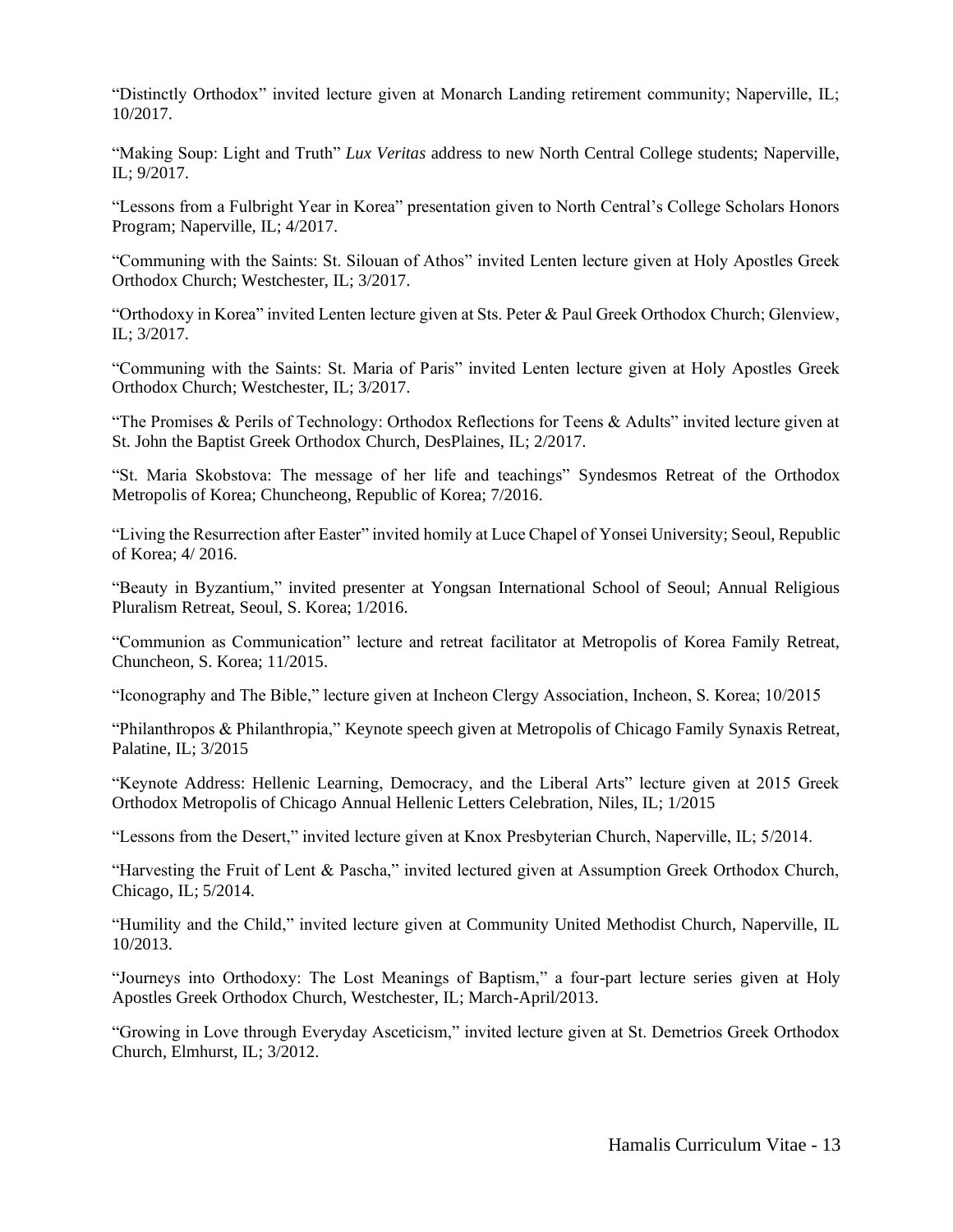Discoveries in the Faith an annual series of eight presentations addressing the intersection of current issues and Eastern Orthodox Christian thought, offered between October and May at St. Athanasios Greek Orthodox Church; Aurora, IL; planned and delivered all presentations, 2006-2012.

"On Wealth: Insights from Methodist and Eastern Orthodox Sources," invited lecture given at Community United Methodist Church, Naperville, IL; 10/2011.

"The Green Patriarch: Orthodoxy's Ecological Leadership," invited lecture given at Community United Methodist Church, Naperville, IL; 4/2010.

"Orthodox Christian Approaches to Ethics and Moral Issues," invited lecture given at Archangel Michael Orthodox Church, Burbank, IL; 9/2009.

"The Sacrament & Spirituality of Marriage," invited lecture given at Community United Methodist Church, Naperville, IL; 2009.

"Struggling for the 'One thing Needful,'" retreat presentation for Metropolis of Chicago Sisterhood of Presbyteres; 3/2009.

"Gazing Upon Death," invited lecture given at Holy Apostles Greek Orthodox Church, Westchester, IL; 3/2009.

"Theological & Pastoral Thoughts on the End and Meaning of Life," two lectures given at Sts. Constantine and Helen Greek Orthodox Church, Palos Hills, IL; 10/2008.

"Faithfulness v. Fanaticism," invited lecture given at St. Demetrios Greek Orthodox Church, Elmhurst, IL; 4/2008.

"Orthodox Christianity and the Question of Human Origins," invited lecture given at Ascension Greek Orthodox Church, Lincolnshire, IL; 11/2007.

"Orthodox Christian Life and the Challenges of Bioethics," invited lecture given at St. George Greek Orthodox Church, Hamilton, NJ; 3/2007.

"Empire or Desert? The Message of the Desert Fathers and Mothers" a presentation and discussion given at Community United Methodist Church; Naperville, IL; 11/2006.

"Facets of Eastern Orthodoxy: Prayer, Fasting, and Almsgiving" a presentation and discussion given at Community United Methodist Church; Naperville, IL; 11/2005.

"Facets of Eastern Orthodox Christianity II: Worship, Spirituality, and Iconography" a presentation and discussion given at Community United Methodist Church; Naperville, IL; 1/2005

"Facets of Eastern Orthodox Christianity I: History and Theology" a presentation and discussion given at Community United Methodist Church; Naperville, IL; 1/2005

"Living Orthodoxy in the Marketplace," presentation given at Metropolis of Chicago Men's Lenten Retreat; 4/2003.

"*Byzantine Iconography: Vision of Transfigured Life*" invited lecture given at St. Mary of the Lake Seminary. Mundelein, IL; 03/2002. **\_\_\_\_\_\_\_\_\_\_\_\_\_\_\_\_\_\_\_\_\_\_\_\_\_\_\_\_\_\_\_\_\_\_\_\_\_\_\_\_\_\_\_\_\_\_\_\_\_\_\_\_\_\_\_\_\_\_\_\_\_\_\_\_\_\_\_\_\_\_\_\_\_\_\_\_\_\_\_\_\_\_\_\_\_**

### **PROFESSIONAL ORGANIZATIONS**

American Academy of Religion, 2003-present Society of Christian Ethics, Member 2000-present National Collegiate Honors Council, Member 2007-2015